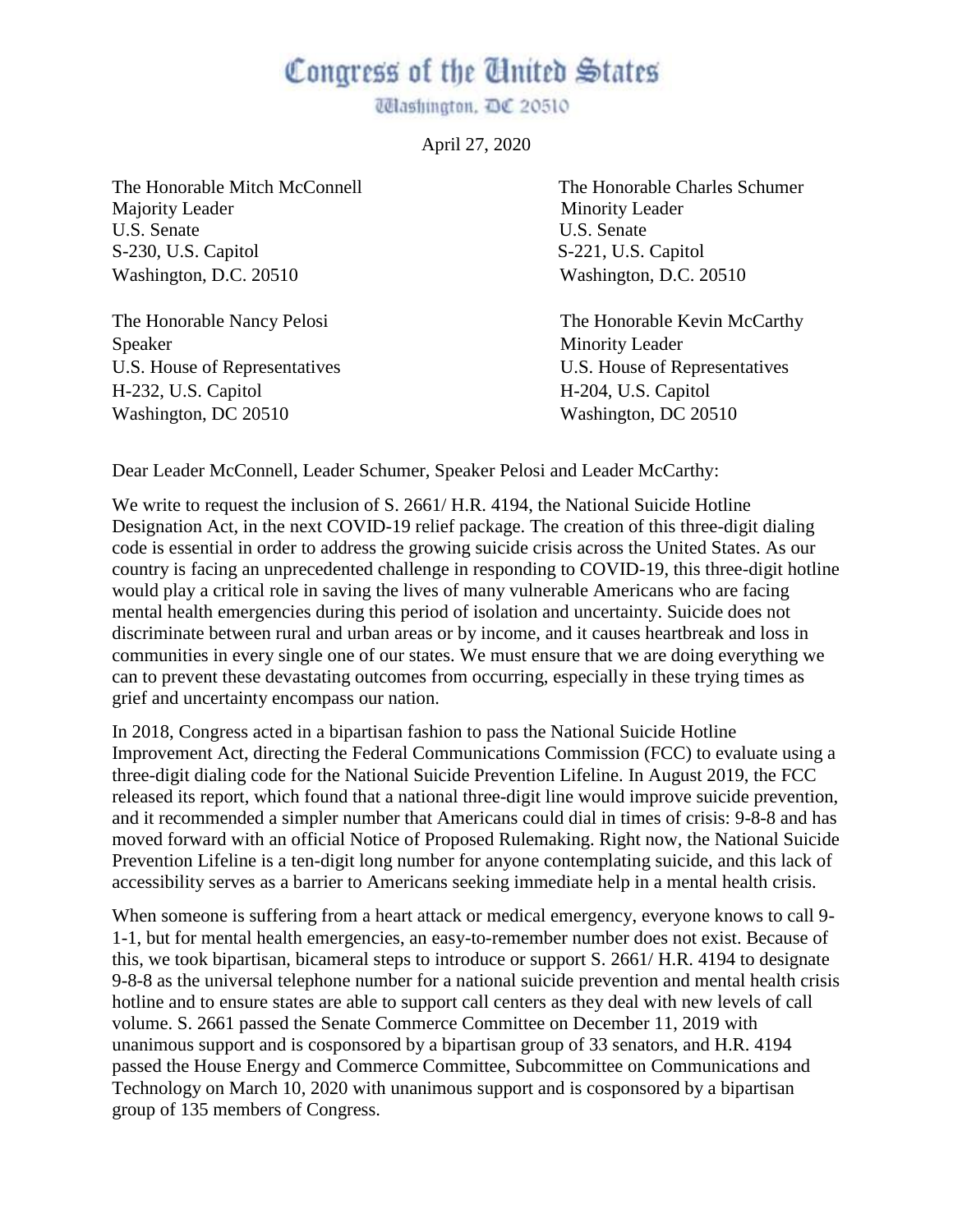The National Suicide Hotline Designation Act is not just smart policy that will save lives, but it is also a statement that our government recognizes our country's mental health crisis and is working across party lines to address it. On April 4, 2020, reports show that one call center in the network had only 22 crisis calls related to COVID-19 in February and that number grew by over 8,000% to 1,800 in March. Increasing the accessibility of life-saving services for people facing mental health crises will be a key step in fighting for a tomorrow in which Americans in crisis know they are not alone.

As our country is working together to address this virus, it is crucial that mental health support is at the forefront of all of our minds. Because of this, we urge you to include S. 2661/ H.R. 4194, the National Suicide Hotline Designation Act, in the next COVID-19 relief package to ensure the expansion of accessibility to this life-saving hotline. Thank you for your continued support and leadership on this issue.

 $\overline{\phantom{a}}$  , and the contract of the contract of the contract of the contract of the contract of the contract of the contract of the contract of the contract of the contract of the contract of the contract of the contrac

 $\overline{\phantom{a}}$  , and the contract of the contract of the contract of the contract of the contract of the contract of the contract of the contract of the contract of the contract of the contract of the contract of the contrac

 $\overline{\phantom{a}}$  , and the contract of the contract of the contract of the contract of the contract of the contract of the contract of the contract of the contract of the contract of the contract of the contract of the contrac

 $\overline{\phantom{a}}$  , and the contract of the contract of the contract of the contract of the contract of the contract of the contract of the contract of the contract of the contract of the contract of the contract of the contrac

 $\overline{\phantom{a}}$  , and the contract of the contract of the contract of the contract of the contract of the contract of the contract of the contract of the contract of the contract of the contract of the contract of the contrac

Sincerely,

Cory Gardner Tammy Baldwin United States Senator United States Senator

/s/ Jerry Moran /s/ Jack Reed

Jerry Moran Jack Reed United States Senator United States Senator

/s/ Chris Stewart /s/ Seth Moulton

Chris Stewart Seth Moulton Member of Congress Member of Congress

Member of Congress Member of Congress

Todd Young Michael F. Bennet United States Senator United States Senator

/s/ Cory Gardner /s/ Tammy Baldwin

/s/ Greg Gianforte /s/ Eddie Bernice Johnson

Greg Gianforte Eddie Bernice Johnson

/s/ Todd Young /s/ Michael F. Bennet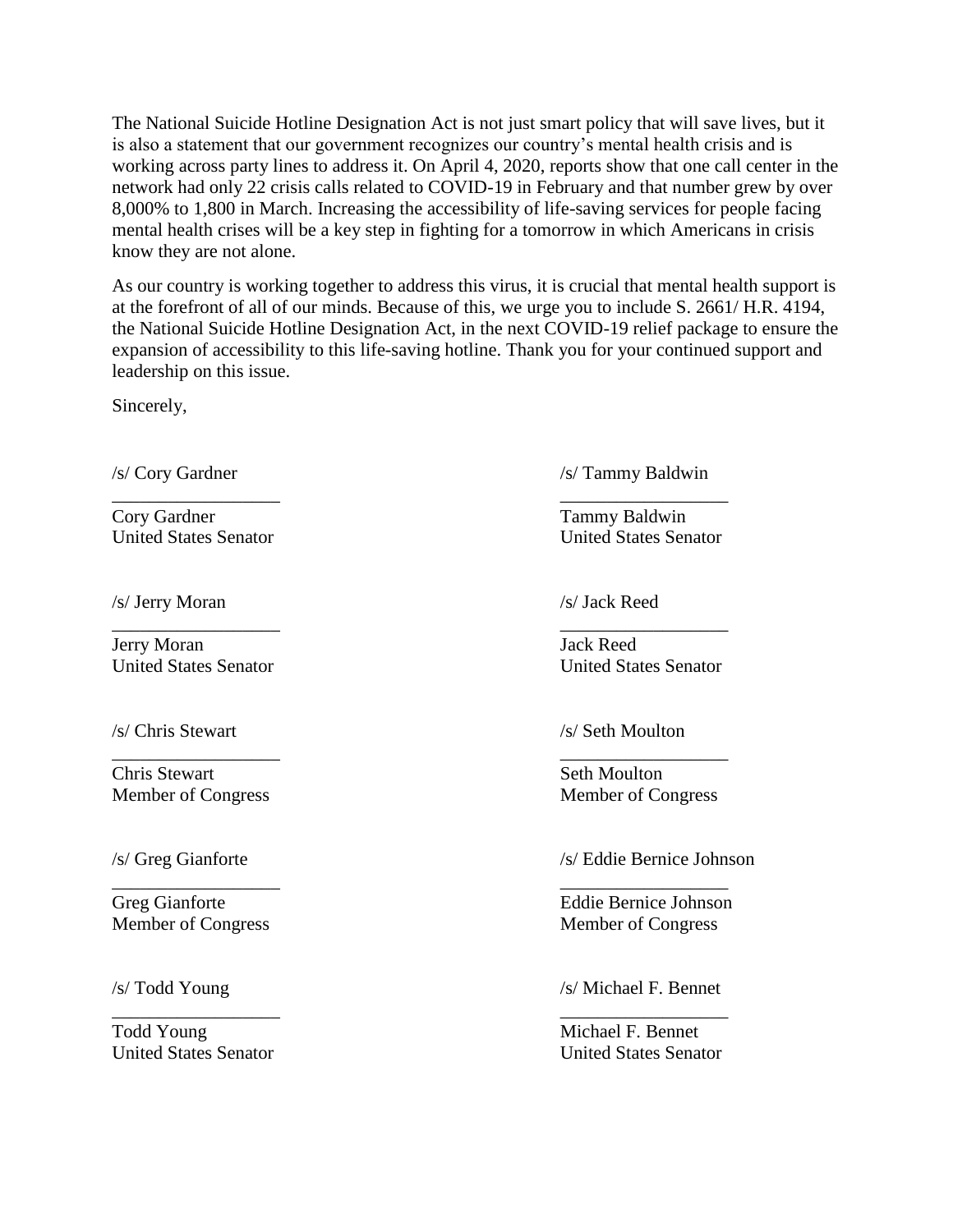/s/ Shelley Moore Capito /s/ Edward J. Markey

 $\overline{\phantom{a}}$  , and the contract of the contract of the contract of the contract of the contract of the contract of the contract of the contract of the contract of the contract of the contract of the contract of the contrac

 $\overline{\phantom{a}}$  , and the contract of the contract of the contract of the contract of the contract of the contract of the contract of the contract of the contract of the contract of the contract of the contract of the contrac

 $\overline{\phantom{a}}$  , and the contract of the contract of the contract of the contract of the contract of the contract of the contract of the contract of the contract of the contract of the contract of the contract of the contrac

 $\overline{\phantom{a}}$  , and the contract of the contract of the contract of the contract of the contract of the contract of the contract of the contract of the contract of the contract of the contract of the contract of the contrac

 $\overline{\phantom{a}}$  , and the contract of the contract of the contract of the contract of the contract of the contract of the contract of the contract of the contract of the contract of the contract of the contract of the contrac

 $\overline{\phantom{a}}$  , and the contract of the contract of the contract of the contract of the contract of the contract of the contract of the contract of the contract of the contract of the contract of the contract of the contrac

 $\overline{\phantom{a}}$  , and the contract of the contract of the contract of the contract of the contract of the contract of the contract of the contract of the contract of the contract of the contract of the contract of the contrac

 $\overline{\phantom{a}}$  , and the contract of the contract of the contract of the contract of the contract of the contract of the contract of the contract of the contract of the contract of the contract of the contract of the contrac

Shelley Moore Capito **Edward J. Markey** United States Senator United States Senator

/s/ Marsha Blackburn /s/ Jeffrey A. Merkley

Marsha Blackburn **International Community** Jeffrey A. Merkley

/s/ Deb Fischer /s/ Ron Wyden

Deb Fischer Ron Wyden

Martha McSally Chris Van Hollen United States Senator United States Senator

John Hoeven Kyrsten Sinema

Mark R. Warner Elizabeth Warren United States Senator United States Senator

/s/ Kirsten Gillibrand /s/ Amy Klobuchar

Kirsten Gillibrand Amy Klobuchar

/s/ Richard Blumenthal /s/ Jeanne Shaheen

Richard Blumenthal Jeanne Shaheen

United States Senator United States Senator

United States Senator United States Senator

/s/ Martha McSally /s/ Chris Van Hollen

/s/ John Hoeven /s/ Kyrsten Sinema

United States Senator United States Senator

/s/ Mark R. Warner /s/ Elizabeth Warren

United States Senator United States Senator

United States Senator United States Senator